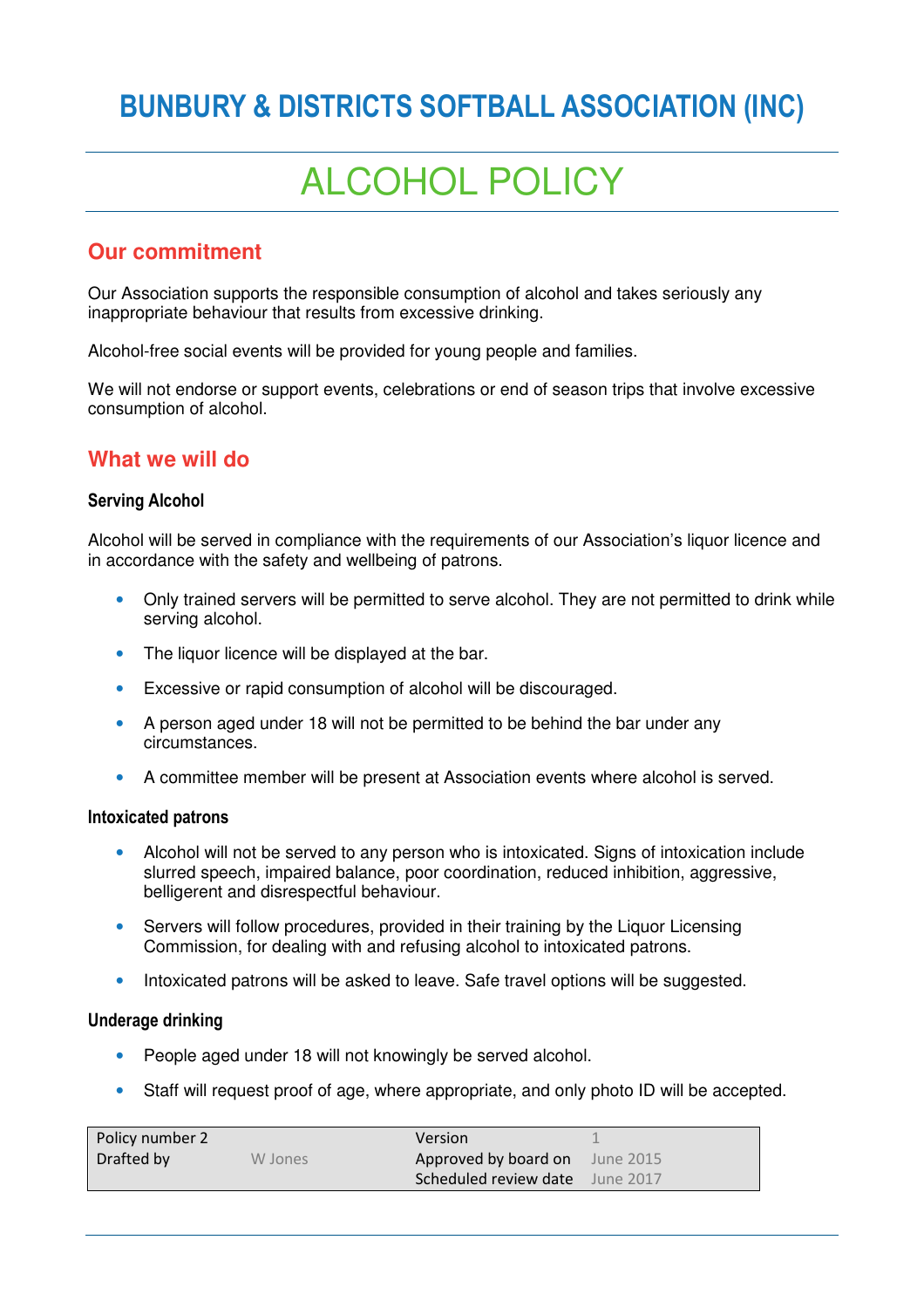#### **Safe transport**

- We will prominently display taxi phone numbers in the venue.
- Club members and bar staff will encourage intoxicated patrons to take safe transport home.

#### **Food and other drinks**

- A range of snacks and meals will be available when alcohol is served.
- The Association will provide a selection of low-alcohol and alcohol-free drinks, such as fruit juice and soft drink, at the bar and at social functions. Bottled water will also be available for purchase. Tap water will be available free.
- Tea and coffee will be available at the canteen during social functions.

#### **Promoting the responsible use of alcohol**

- Posters about responsible drinking and standard drinks measures will be prominently displayed.
- We will not advertise, promote or serve alcohol at junior events or activities.
- We will educate members and supporters about our alcohol policy through social media and other Association communication.

## **What we ask you to do**

All members and sporting personnel are required to comply with the following.

- Drink and behave responsibly at all club functions, events and away trips.
- Do not supply alcohol to team members if they are aged under 18.
- Do not drink alcohol at the club, Association functions, and matches or while away on trips if you are aged under 18.
- Do not bring alcohol or drink alcohol while participating in games (in your role as a coach, player or as an official).
- Do not encourage others to drink alcohol excessively.
- Do not encourage or take part in team bonding activities that involve alcohol.
- Do not spike another person's drink.

## **Non-Compliance**

The club will take action for breaches of behaviour and responsibilities outlined in this policy.

| Policy number 2 |         | Version                         |  |
|-----------------|---------|---------------------------------|--|
| Drafted by      | W Jones | Approved by board on June 2015  |  |
|                 |         | Scheduled review date June 2017 |  |